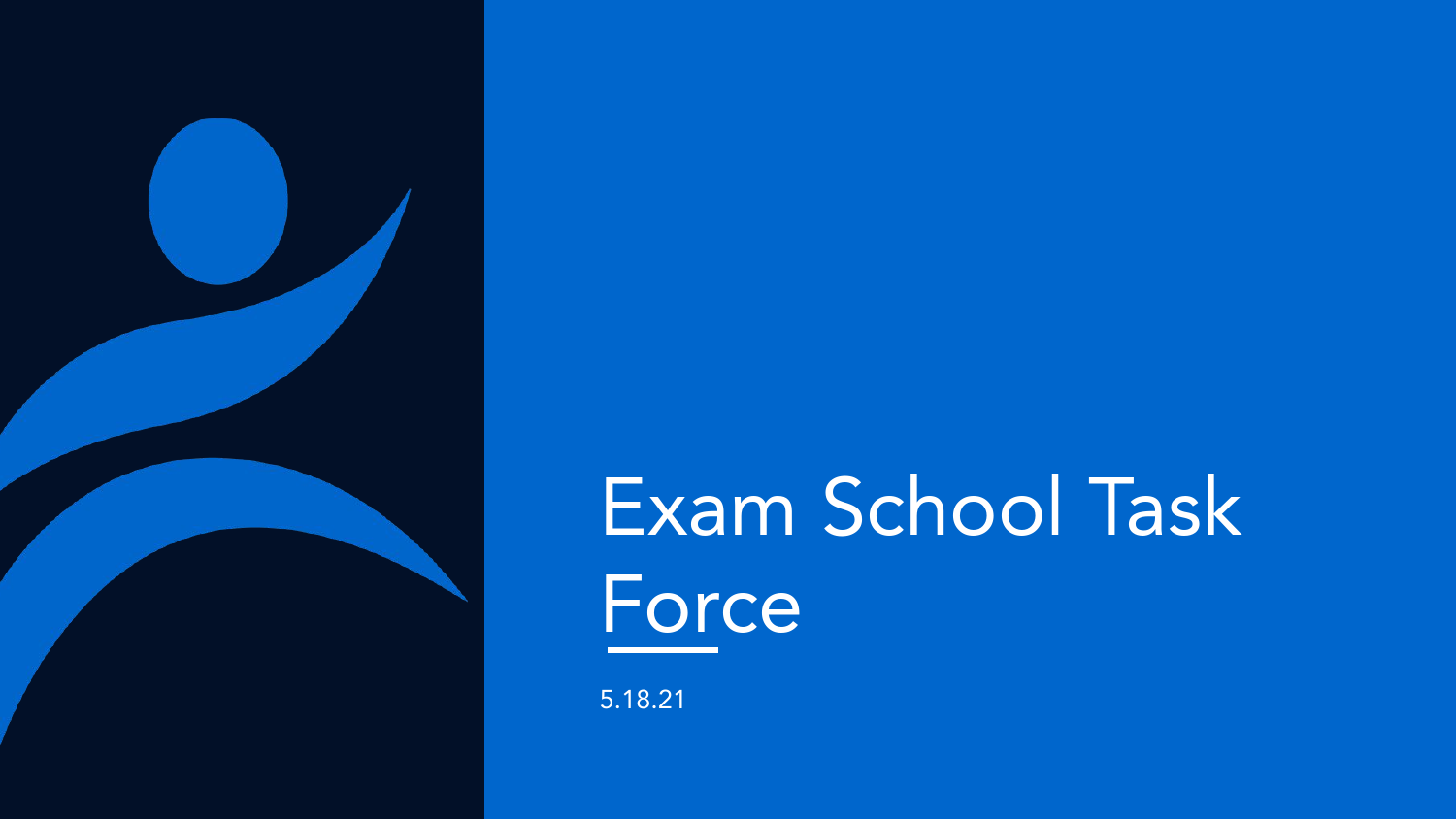# **Follow Up Responses to Questions Asked:**

- DESE only collects aggregate enrollment data for non-public schools, [posted here.](https://profiles.doe.mass.edu/statereport/nonpublicschoolreport.aspx)
- Additional information on the OI:
	- The table on the right outlines which indicators are used for which grade levels.
	- Additional information on the OI can be found on the BPS website at [www.bostonpublicschools.org/oi](http://www.bostonpublicschools.org/oi).
- Will there be sub-separate classrooms and/or separate SEI classrooms at the exam schools?
	- Schools will be staffed to provide the services in students' IEPs. If a substantially separate classroom is needed, it will be provided. Like all high schools, we will work on scheduling to meet students' needs.

| Indicators included in the 2020-2021 OI Model |              |        |            |  |  |  |  |
|-----------------------------------------------|--------------|--------|------------|--|--|--|--|
|                                               | Elementary   | Middle | High       |  |  |  |  |
| <b>Neighborhood Factors</b>                   |              |        |            |  |  |  |  |
| Academic Attainment                           | $\sqrt{ }$   | ν      | ν          |  |  |  |  |
| Foreign Born                                  |              |        |            |  |  |  |  |
| Median Household Income                       | ν            |        |            |  |  |  |  |
| <b>Physical Disorder</b>                      | $\sqrt{ }$   |        |            |  |  |  |  |
| Safety Issues                                 |              | ν      | ν          |  |  |  |  |
| <b>Student Level Factors</b>                  |              |        |            |  |  |  |  |
| <b>Economically Disadvantaged</b>             | $\mathbf{v}$ | ν      | ν          |  |  |  |  |
| <b>Public Housing</b>                         |              |        | ν          |  |  |  |  |
| Recent Immigrant                              |              | ν      |            |  |  |  |  |
| <b>Residential Mobility</b>                   | $\sqrt{ }$   |        |            |  |  |  |  |
| Attendance (Absence Rate)                     |              | V      | ν          |  |  |  |  |
| Course Failures (ELA and Math)                |              |        | ν          |  |  |  |  |
| <b>MCAS Failures (ELA and Math)</b>           |              |        | $\sqrt{ }$ |  |  |  |  |
| Number of Suspensions                         |              | ν      |            |  |  |  |  |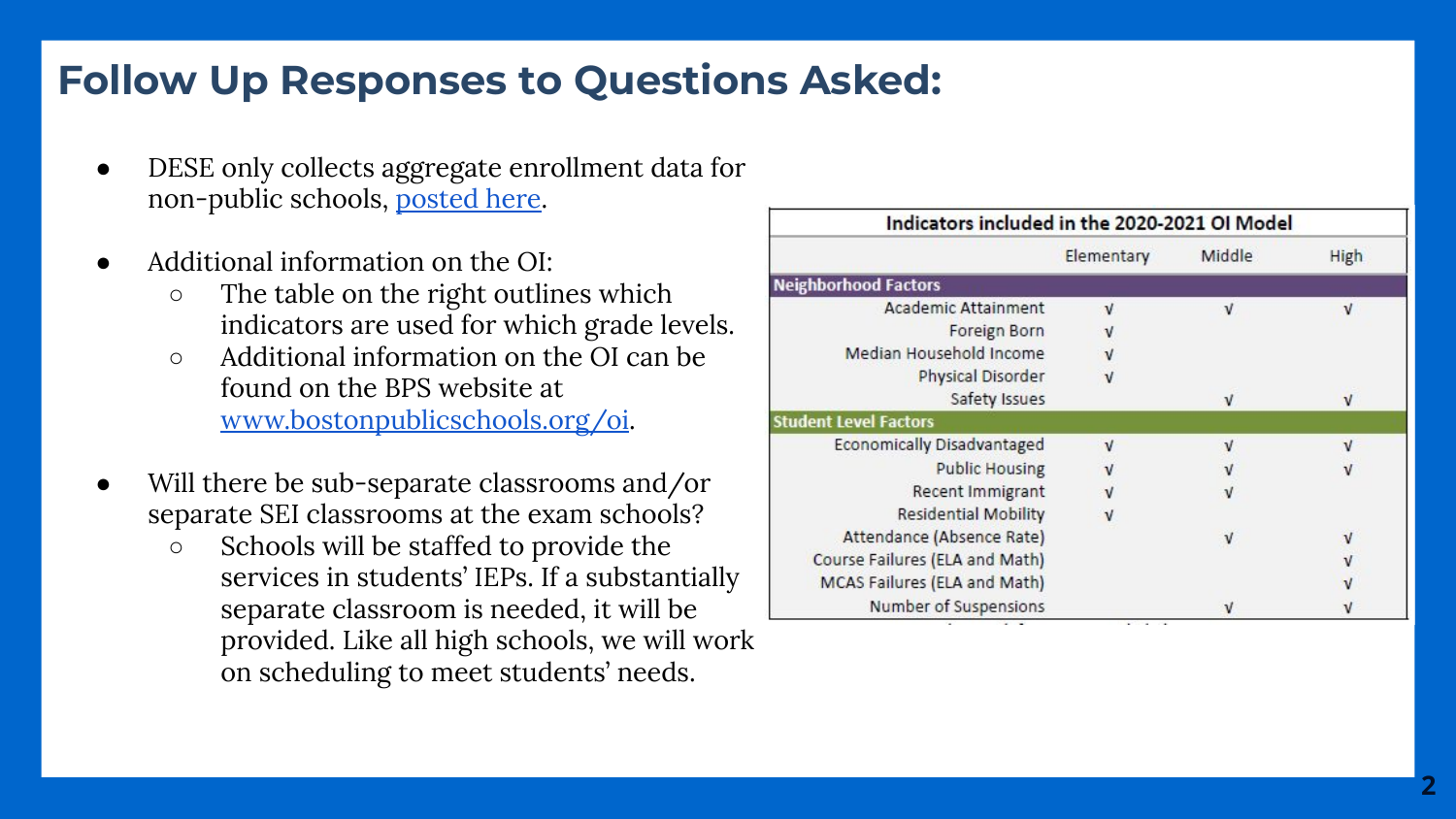# **Follow Up Responses to Questions Asked: Census Tracts**

- Census tracts average about 4,000 Inhabitants
	- Minimum Population 1,200
	- Maximum Population 8,000
- Participant Statistical Areas Program (PSAP)
	- Program offered once every 10 years
	- Local involvement in delineating statistical areas
	- Census tracts are split or merged, depending on population change
- Census tracts are designed to be relatively permanent over time.
	- Any changes are documented so data can be compared from decade to decade.
	- Census tracts with more than 8,000 people are split into 2 or more tracts and are given an extension to their existing numeric code
	- Census tracts with less than 1,200 people are merged with a neighboring tract and are given a new numeric code
- 2016-2020 5-Year ACS estimates are scheduled to be released on 12/9/2021.

Source: <https://www2.census.gov/geo/pdfs/education/CensusTracts.pdf>; [https://www.census.gov/programs-surveys/acs/news/data-releases/2020/release.html#par\\_textimage](https://www.census.gov/programs-surveys/acs/news/data-releases/2020/release.html#par_textimage)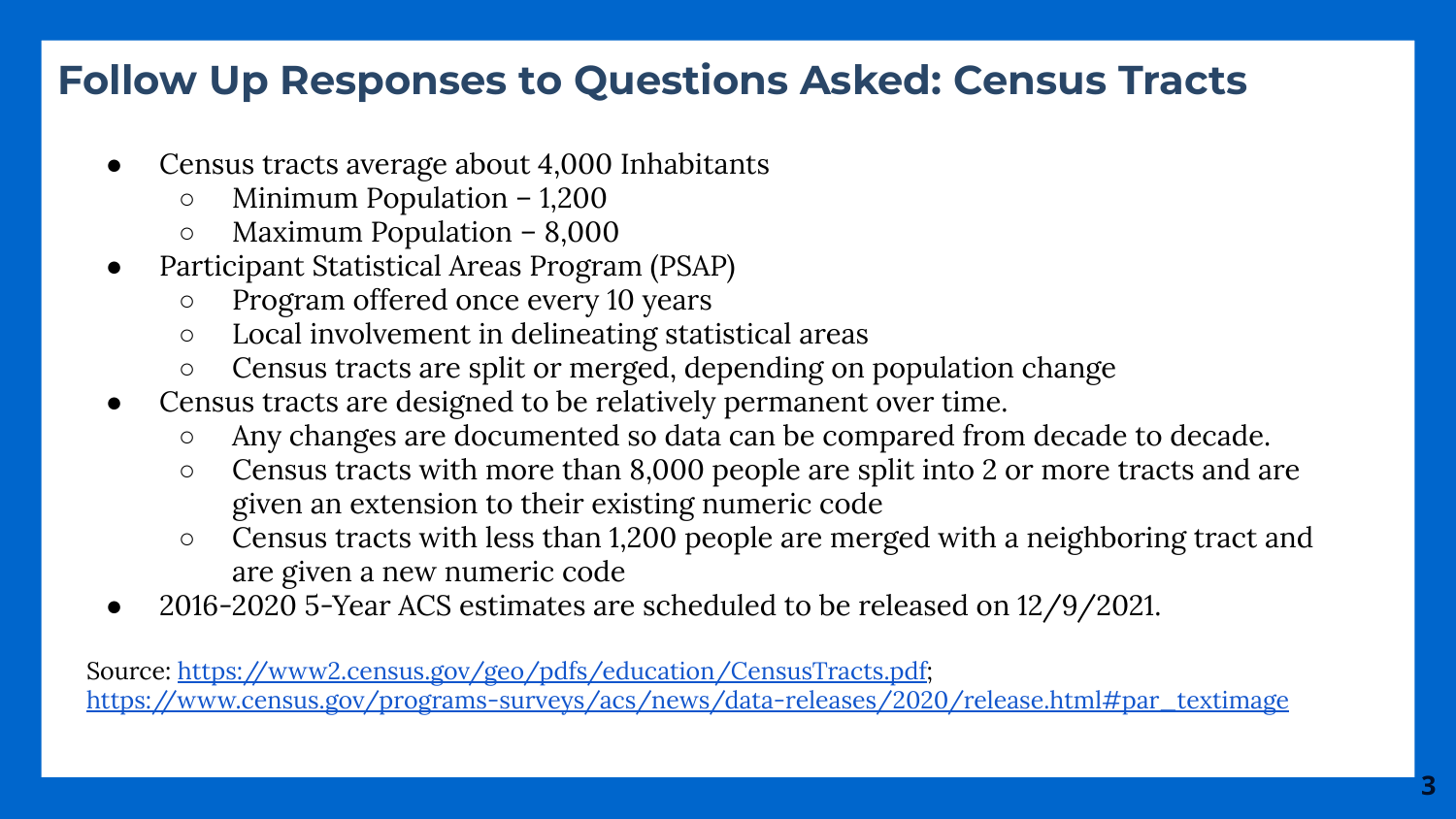### **Follow Up Responses to Questions Asked: Percentage of Invitations by School by Student Group (7th Grade)**

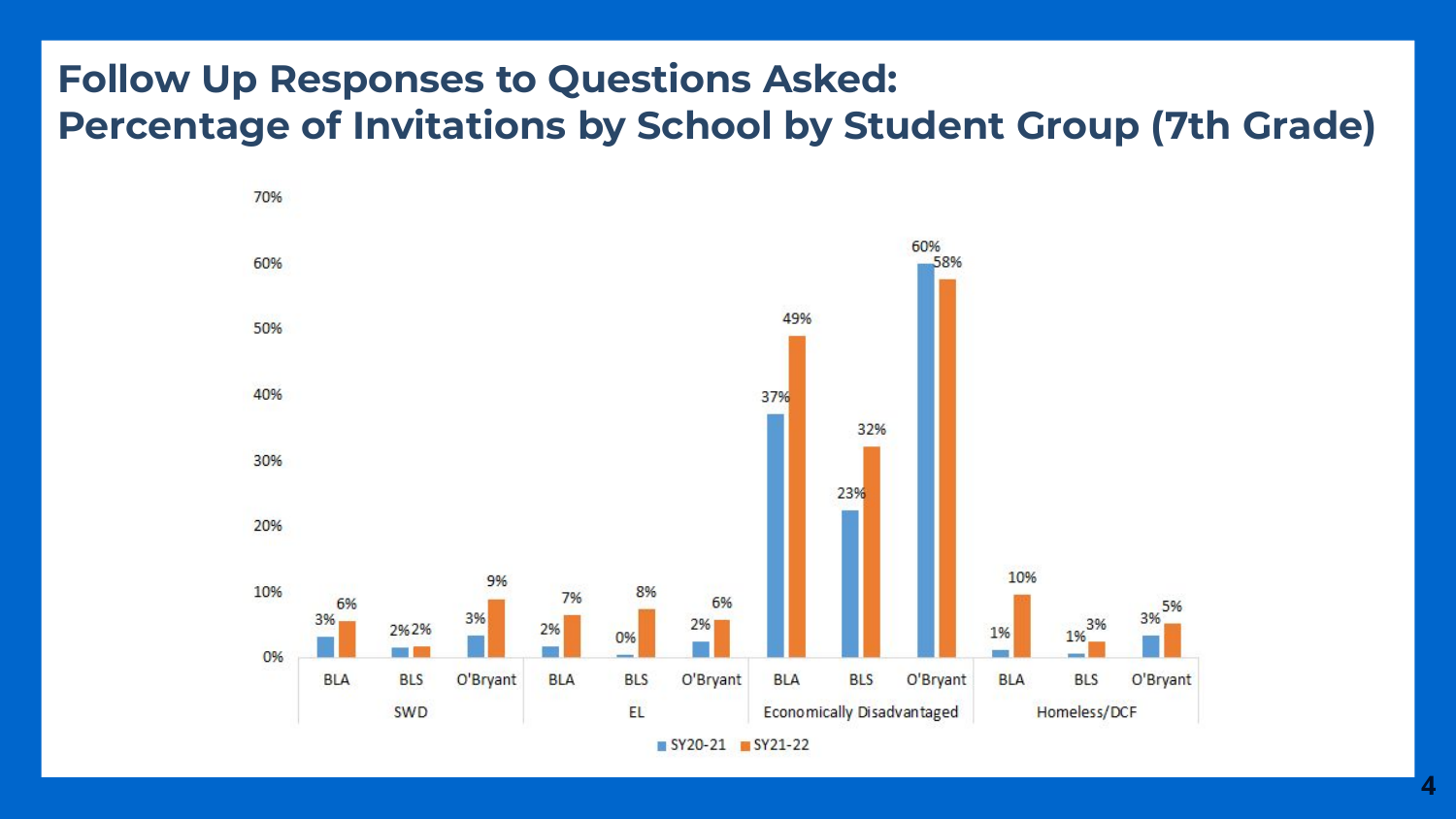### **Follow Up Responses to Questions Asked: Percentage of Invitations by School by Student Group (9th Grade)**



 $SY20-21$   $SY21-22$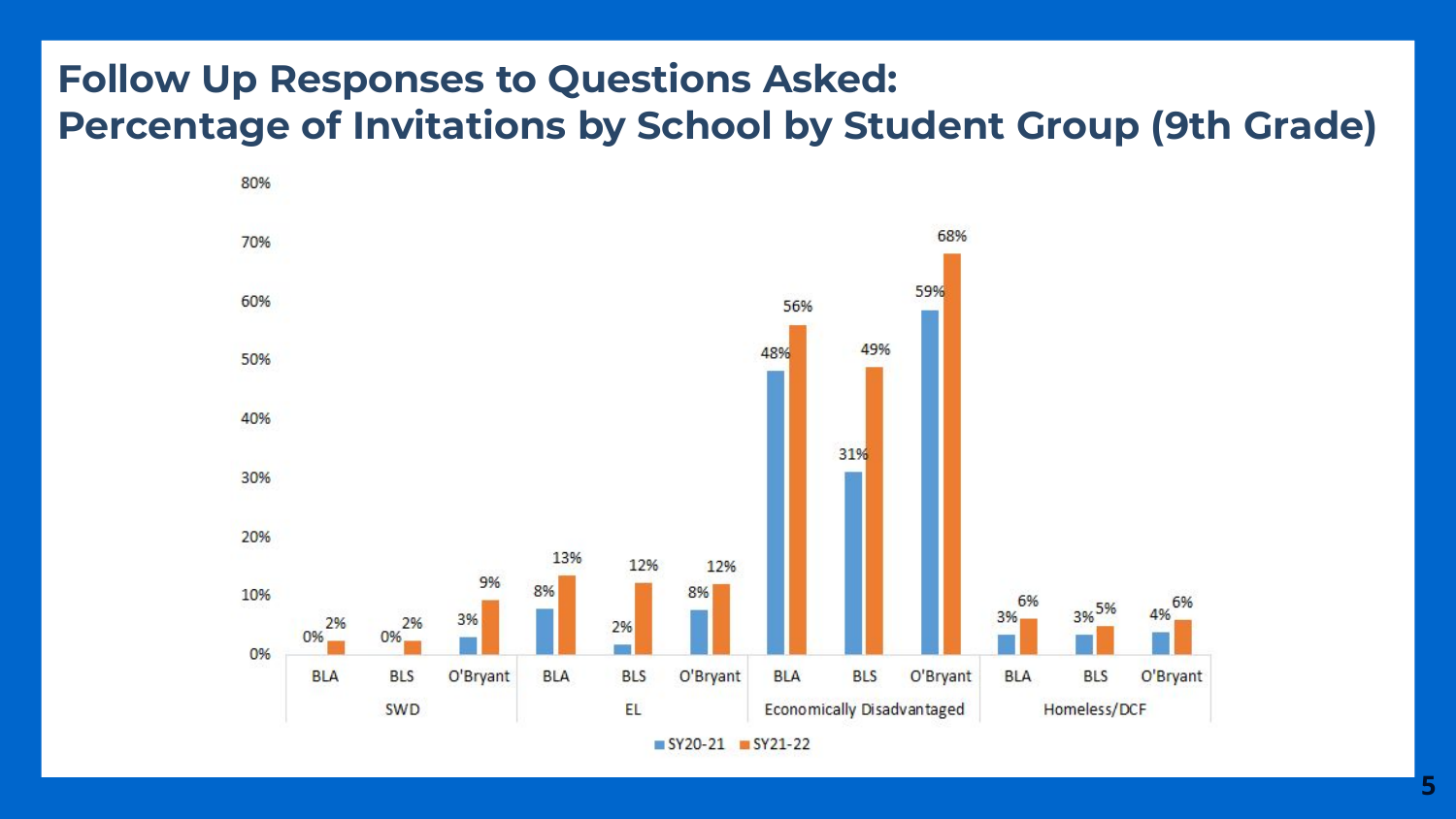## **Percentage of Invitations to Economically Disadvantaged Students by Zip Code (7th Grade)**

|                 |                        |                      | <b>SY20-21</b>                            | <b>SY21-22</b>       |                                           |  |
|-----------------|------------------------|----------------------|-------------------------------------------|----------------------|-------------------------------------------|--|
| <b>Zip Code</b> | Neighborhood           | <b>Total Invites</b> | <b>Percent Eco Dis</b><br><b>Invitees</b> | <b>Total Invites</b> | <b>Percent Eco Dis</b><br><b>Invitees</b> |  |
| 2111            | Chinatown              | 24                   | 75%                                       | <10                  |                                           |  |
| 2114            | Beacon Hill / West End | 19                   | 11%                                       | <10                  |                                           |  |
| 2115            | Longwood/Fenway        | 14                   | 43%                                       | 10                   | 20%                                       |  |
| 2116            | <b>Back Bay</b>        | 27                   | 0%                                        | 13                   | 23%                                       |  |
| 2118            | South End              | 36                   | 33%                                       | 27                   | 19%                                       |  |
| 2119            | Roxbury                | $\overline{27}$      | 56%                                       | 50                   | 68%                                       |  |
| 2120            | Roxbury                | $\overline{16}$      | 63%                                       | 11                   | 55%                                       |  |
| 2121            | Roxbury                | $\overline{27}$      | 78%                                       | 67                   | 76%                                       |  |
| 2122            | Dorchester             | 62                   | 40%                                       | 48                   | 48%                                       |  |
| 2124            | Dorchester             | 84                   | 51%                                       | 109                  | 47%                                       |  |
| 2125            | Dorchester             | 47                   | 47%                                       | 59                   | 59%                                       |  |
| 2126            | Mattapan               | 20                   | 45%                                       | 51                   | 53%                                       |  |
| 2127            | South Boston           | 34                   | 35%                                       | $\overline{35}$      | 34%                                       |  |
| 2128            | <b>East Boston</b>     | 57                   | 65%                                       | 75                   | 55%                                       |  |
| 2129            | Charlestown            | 56                   | 38%                                       | 35                   | 20%                                       |  |
| 2130            | Jamaica Plain          | 77                   | 12%                                       | 54                   | 6%                                        |  |
| 2131            | Roslindale             | 94                   | 33%                                       | 67                   | 16%                                       |  |
| 2132            | West Roxbury           | 133                  | 7%                                        | 69                   | 10%                                       |  |
| 2134            | Allston                | $\overline{17}$      | 65%                                       | 11                   | 36%                                       |  |
| 2135            | Brighton               | 52                   | 37%                                       | 29                   | 34%                                       |  |
| 2136            | <b>Hyde Park</b>       | 67                   | 31%                                       | 67                   | 33%                                       |  |
| 9999            | Homeless/DCF           |                      |                                           | 53                   | 100%                                      |  |
|                 | Total                  | 1025                 | 35%                                       | 974                  | 43%                                       |  |

*\*Zip codes with less than 10 invitations not included*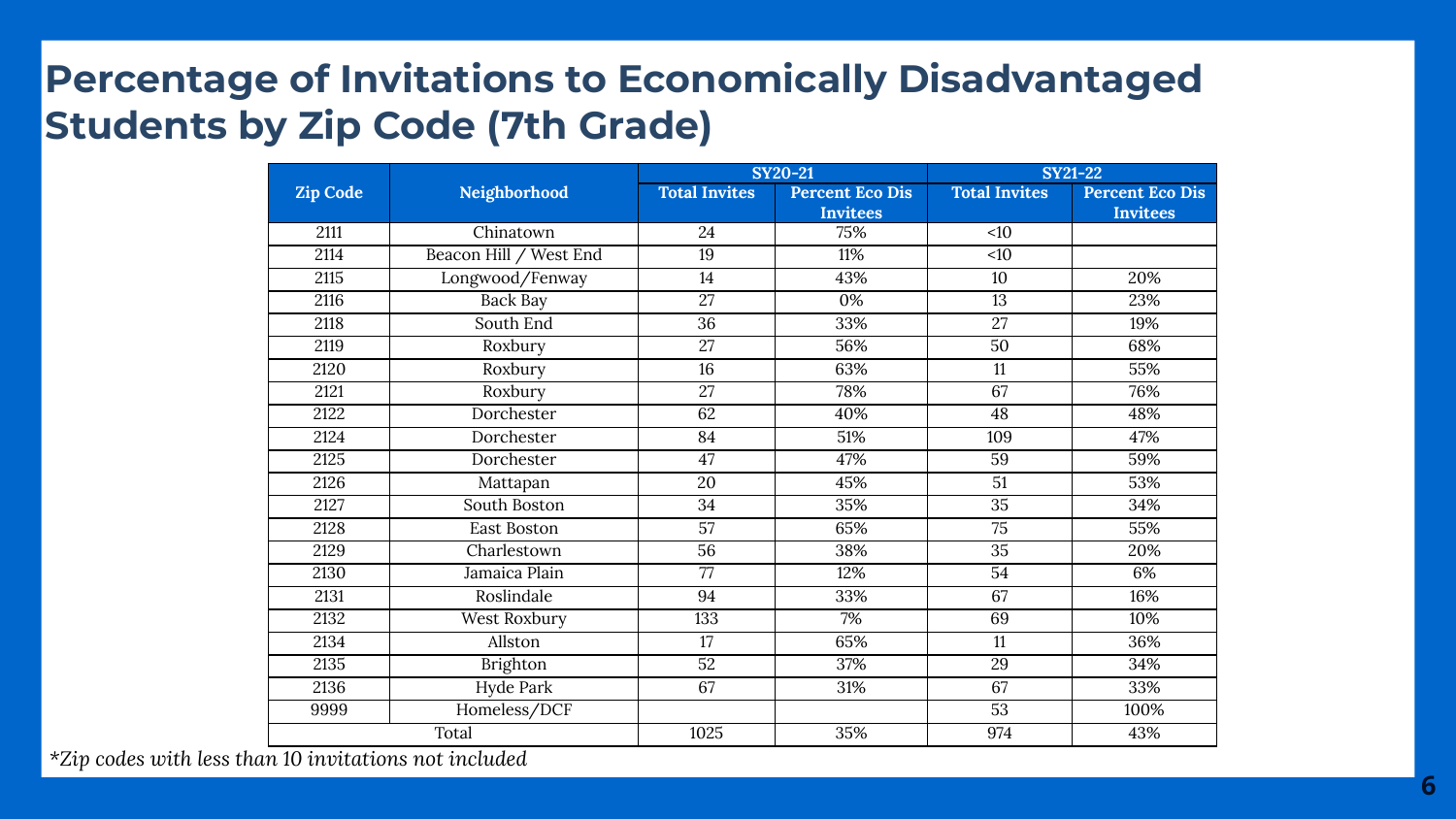### **Percentage of Invitations to Economically Disadvantaged Students by Zip Code (9th Grade)**

|                 |                 |                      | <b>SY20-21</b>         | <b>SY21-22</b>       |                        |  |
|-----------------|-----------------|----------------------|------------------------|----------------------|------------------------|--|
| <b>Zip Code</b> | Neighborhood    | <b>Total Invites</b> | <b>Percent Eco Dis</b> | <b>Total Invites</b> | <b>Percent Eco Dis</b> |  |
|                 |                 |                      | <b>Invitees</b>        |                      | <b>Invitees</b>        |  |
| 2115            | Longwood/Fenway | 11                   | 55%                    | <10                  |                        |  |
| 2118            | South End       | 11                   | 82%                    | 11                   | 64%                    |  |
| 2119            | Roxbury         | 25                   | 52%                    | 20                   | 80%                    |  |
| 2120            | Roxbury         | 13                   | 77%                    | <10                  |                        |  |
| 2121            | Roxbury         | 22                   | 55%                    | 23                   | 78%                    |  |
| 2122            | Dorchester      | 32                   | 69%                    | 20                   | 75%                    |  |
| 2124            | Dorchester      | 43                   | 60%                    | 42                   | 50%                    |  |
| 2125            | Dorchester      | 32                   | 63%                    | 20                   | 65%                    |  |
| 2126            | Mattapan        | 17                   | 29%                    | 27                   | 41%                    |  |
| 2127            | South Boston    | 11                   | 64%                    | 12                   | 58%                    |  |
| 2128            | East Boston     | 21                   | 71%                    | 28                   | 82%                    |  |
| 2129            | Charlestown     | 14                   | 71%                    | <10                  |                        |  |
| 2130            | Jamaica Plain   | 20                   | 35%                    | 17                   | 35%                    |  |
| 2131            | Roslindale      | 25                   | 20%                    | 18                   | 50%                    |  |
| 2132            | West Roxbury    | 22                   | 23%                    | 12                   | 42%                    |  |
| 2134            | Allston         | 10                   | 70%                    | <10                  |                        |  |
| 2135            | <b>Brighton</b> | 17                   | 29%                    | 10                   | 80%                    |  |
| 2136            | Hyde Park       | 35                   | 31%                    | 24                   | 50%                    |  |
| 9999            | Homeless/DCF    |                      |                        | 20                   | 100%                   |  |
|                 | Total           | 406                  | 52%                    | 340                  | 63%                    |  |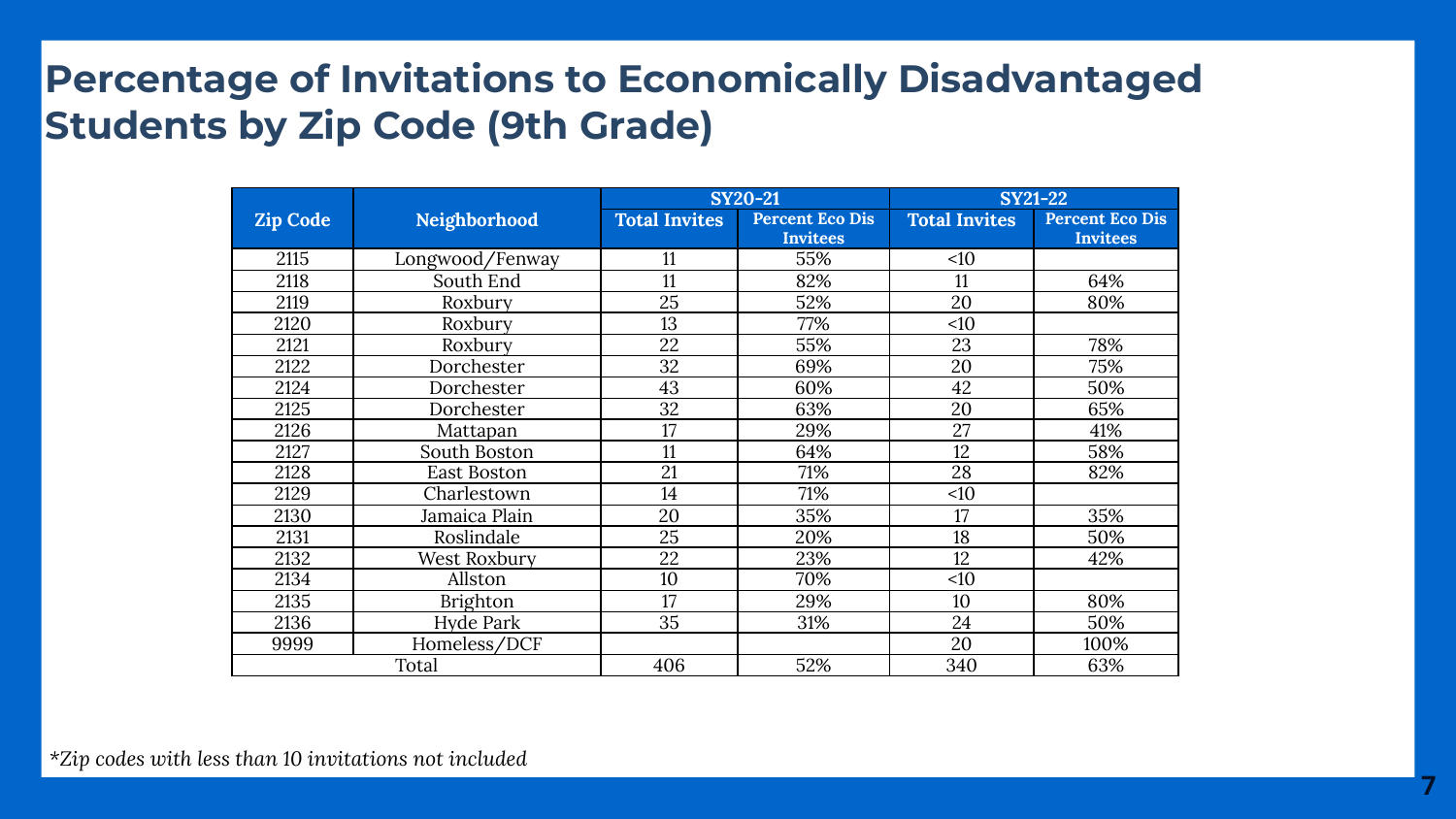#### **Percentage of Invitations by Zip Code and School Type (7th Grade)**

|             |                           | <b>SY20-21</b>                 |            |                | <b>SY21-22</b>                                |                                |            |                |                                                        |
|-------------|---------------------------|--------------------------------|------------|----------------|-----------------------------------------------|--------------------------------|------------|----------------|--------------------------------------------------------|
| Zip<br>Code | Neighborhood              | <b>Total</b><br><b>Invites</b> | <b>BPS</b> | <b>Charter</b> | Private /<br><b>Parochial</b><br><b>Metco</b> | <b>Total</b><br><b>Invites</b> | <b>BPS</b> | <b>Charter</b> | Private $\sqrt{ }$<br><b>Parochial</b><br><b>Metco</b> |
| 2111        | Chinatown                 | 24                             | 96%        | 0%             | 4%                                            | <10                            |            |                |                                                        |
| 2114        | West End<br>Beacon Hill / | 19                             | 42%        | 0%             | 58%                                           | <10                            |            |                |                                                        |
| 2115        | Longwood/Fenway           | 14                             | 64%        | 0%             | 36%                                           | 10                             | 50%        | 0%             | 50%                                                    |
| 2116        | Back Bay                  | $\overline{27}$                | 19%        | 0%             | 81%                                           | 13                             | 69%        | 0%             | 31%                                                    |
| 2118        | South End                 | 36                             | 58%        | 6%             | 36%                                           | 27                             | 59%        | 4%             | 37%                                                    |
| 2119        | Roxbury                   | 27                             | 85%        | 11%            | 4%                                            | 50                             | 80%        | 8%             | 12%                                                    |
| 2120        | Roxbury                   | 16                             | 69%        | 13%            | 19%                                           | 11                             | 55%        | 18%            | 27%                                                    |
| 2121        | Roxbury                   | $\overline{27}$                | 74%        | 22%            | 4%                                            | 67                             | 87%        | 6%             | 7%                                                     |
| 2122        | Dorchester                | 62                             | 69%        | 10%            | 21%                                           | 48                             | 77%        | 13%            | 10%                                                    |
| 2124        | Dorchester                | 84                             | 73%        | 12%            | 15%                                           | 109                            | 77%        | 13%            | 10%                                                    |
| 2125        | Dorchester                | 47                             | 68%        | 17%            | 15%                                           | 59                             | 81%        | 8%             | 10%                                                    |
| 2126        | Mattapan                  | 20                             | 40%        | 50%            | 10%                                           | 51                             | 71%        | 20%            | 10%                                                    |
| 2127        | South Boston              | 34                             | 53%        | 12%            | 35%                                           | 35                             | 66%        | 6%             | 29%                                                    |
| 2128        | East Boston               | $\overline{57}$                | 88%        | 11%            | 2%                                            | 75                             | 80%        | 15%            | 5%                                                     |
| 2129        | Charlestown               | 56                             | 88%        | 0%             | 13%                                           | 35                             | 80%        | 0%             | 20%                                                    |
| 2130        | Jamaica Plain             | 77                             | 56%        | 6%             | 38%                                           | 54                             | 65%        | 0%             | 35%                                                    |
| 2131        | Roslindale                | 94                             | 76%        | 11%            | 14%                                           | 67                             | 69%        | 6%             | 25%                                                    |
| 2132        | West Roxbury              | 133                            | 62%        | 4%             | 35%                                           | 69                             | 64%        | 3%             | 33%                                                    |
| 2134        | Allston                   | 17                             | 88%        | 0%             | 12%                                           | 11                             | 91%        | 0%             | 9%                                                     |
| 2135        | <b>Brighton</b>           | 52                             | 67%        | 0%             | 33%                                           | 29                             | 72%        | 0%             | 28%                                                    |
| 2136        | Hyde Park                 | 67                             | 55%        | 21%            | 24%                                           | 67                             | 58%        | 16%            | 25%                                                    |
| 9999        | Homeless/DCF              |                                |            |                |                                               | 53                             | 100%       | 0%             | 0%                                                     |
|             | Total                     | 1025                           | 67%        | 9%             | 24%                                           | 974                            | 74%        | 8%             | 18%                                                    |

*\*Zip codes with less than 10 invitations not included*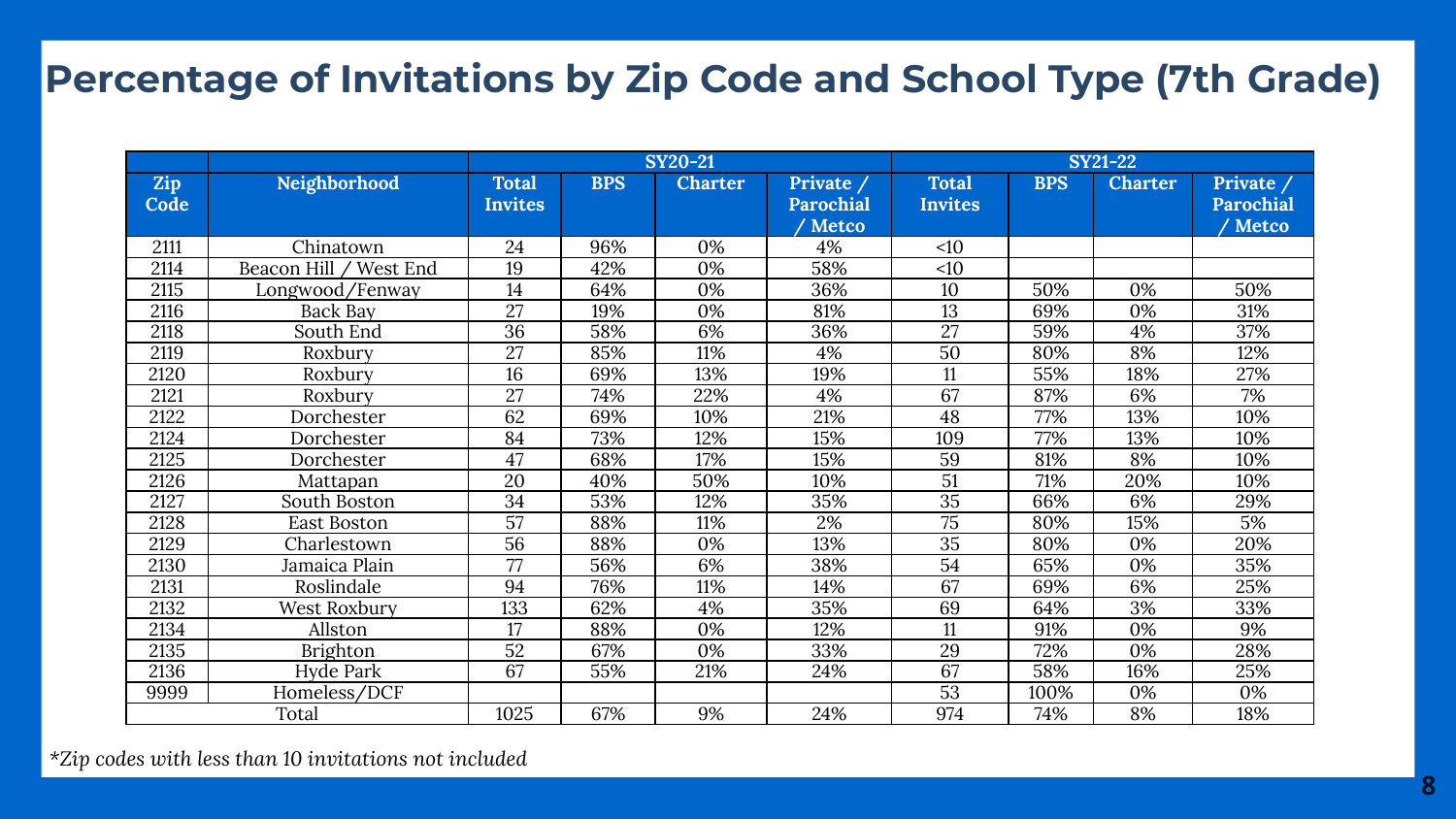### **Percentage of Invitations by Zip Code and School Type (9th Grade)**

|                 |                 | $SY20-21$                      |            |                | <b>SY21-22</b>                           |                                |            |                |                                          |
|-----------------|-----------------|--------------------------------|------------|----------------|------------------------------------------|--------------------------------|------------|----------------|------------------------------------------|
| <b>Zip Code</b> | Neighborhood    | <b>Total</b><br><b>Invites</b> | <b>BPS</b> | <b>Charter</b> | Private /<br>Parochial /<br><b>Metco</b> | <b>Total</b><br><b>Invites</b> | <b>BPS</b> | <b>Charter</b> | Private /<br><b>Parochial</b><br>' Metco |
| 2115            | Longwood/Fenway | 11                             | 55%        | 18%            | 27%                                      | <10                            |            |                |                                          |
| 2118            | South End       | 11                             | 91%        | 0%             | 9%                                       | 11                             | 64%        | 9%             | 27%                                      |
| 2119            | Roxbury         | 25                             | 48%        | 36%            | 16%                                      | 20                             | 80%        | 5%             | 15%                                      |
| 2120            | Roxbury         | 13                             | 77%        | 15%            | 8%                                       | <10                            |            |                |                                          |
| 2121            | Roxbury         | 22                             | 59%        | 32%            | 9%                                       | 23                             | 87%        | 9%             | 4%                                       |
| 2122            | Dorchester      | 32                             | 66%        | 16%            | 19%                                      | 20                             | 85%        | 10%            | 5%                                       |
| 2124            | Dorchester      | 43                             | 70%        | 14%            | 16%                                      | 42                             | 74%        | 14%            | 12%                                      |
| 2125            | Dorchester      | 32                             | 75%        | 16%            | 9%                                       | 20                             | 75%        | 20%            | 5%                                       |
| 2126            | Mattapan        | 17                             | 24%        | 35%            | 41%                                      | 27                             | 56%        | 22%            | 22%                                      |
| 2127            | South Boston    | 11                             | 73%        | 9%             | 18%                                      | 12                             | 75%        | 17%            | 8%                                       |
| 2128            | East Boston     | 21                             | 81%        | 10%            | 10%                                      | 28                             | 96%        | 4%             | 0%                                       |
| 2129            | Charlestown     | 14                             | 86%        | 7%             | 7%                                       | <10                            |            |                |                                          |
| 2130            | Jamaica Plain   | 20                             | 20%        | 20%            | 60%                                      | 17                             | 65%        | 0%             | 35%                                      |
| 2131            | Roslindale      | 25                             | 44%        | 12%            | 44%                                      | 18                             | 61%        | 11%            | 28%                                      |
| 2132            | West Roxbury    | 22                             | 45%        | 5%             | 50%                                      | 12                             | 83%        | 0%             | 17%                                      |
| 2134            | Allston         | 10                             | 80%        | 0%             | 20%                                      | <10                            |            |                |                                          |
| 2135            | <b>Brighton</b> | 17                             | 41%        | 0%             | 59%                                      | 10                             | 80%        | 0%             | 20%                                      |
| 2136            | Hyde Park       | 35                             | 40%        | 29%            | 31%                                      | 24                             | 67%        | 21%            | 13%                                      |
| 9999            | Homeless/DCF    |                                |            |                |                                          | 20                             | 90%        | 0%             | 10%                                      |
|                 | Total           | 406                            | 59%        | 16%            | 25%                                      | 340                            | 77%        | 10%            | 13%                                      |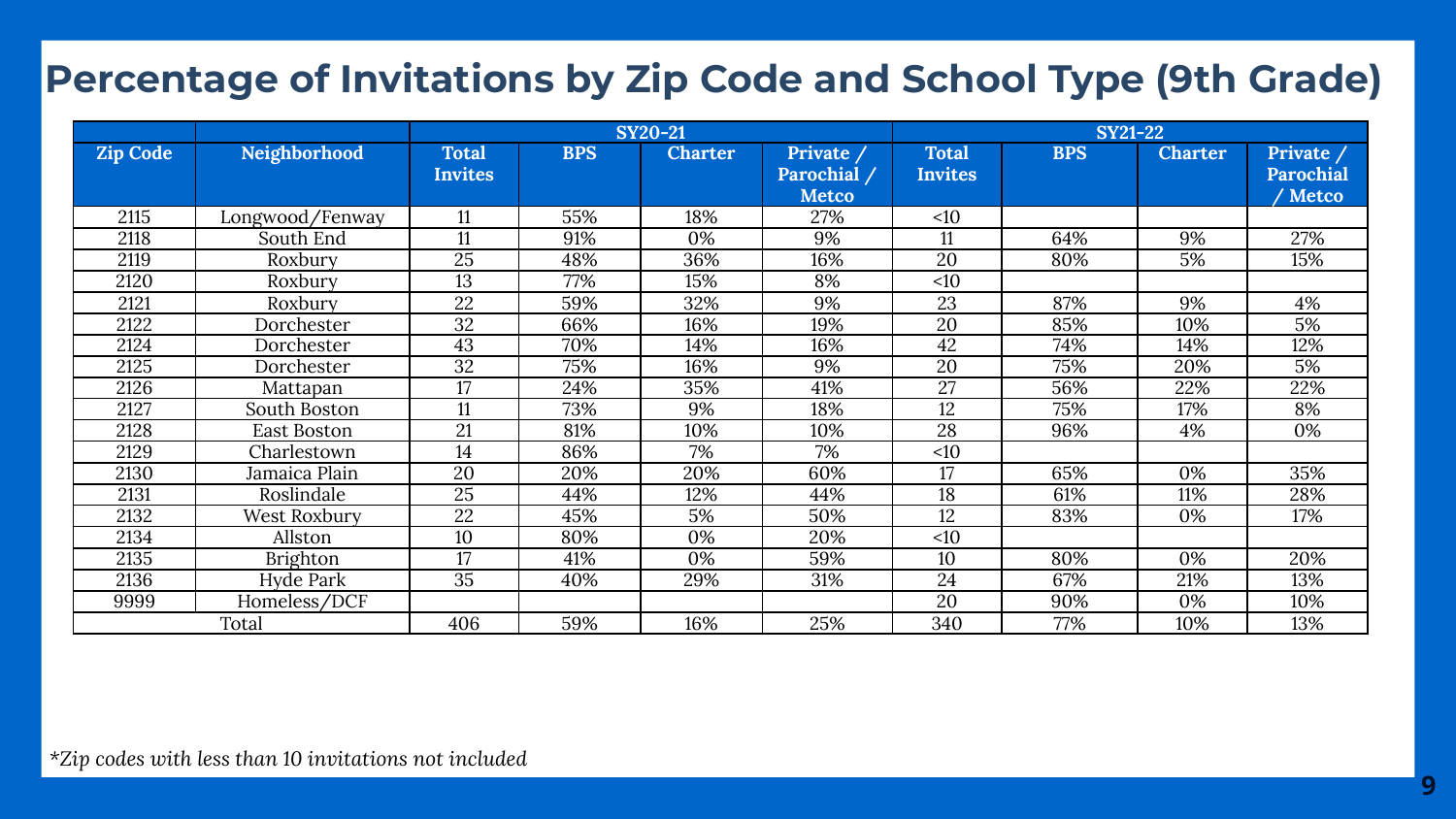#### **GPA Distribution of Invited Students (7th Grade)**

| <b>Zip</b> | Neighborhood    | <b>Number</b>         | $B-$      | B         | $B+$      | $A-$        | A           | $A+$ | <b>Average GPA</b> |
|------------|-----------------|-----------------------|-----------|-----------|-----------|-------------|-------------|------|--------------------|
|            |                 | of<br><b>Students</b> | $7 - 7.9$ | $8 - 8.9$ | $9 - 9.9$ | $10 - 10.9$ | $11 - 11.9$ | 12   |                    |
| 02115      | Longwood/Fenway | 10                    | 0%        | 0%        | 20%       | 50%         | 30%         | 0%   | 10.38              |
| 02116      | Back Bay        | 13                    | 0%        | 0%        | 0%        | 46%         | 31%         | 23%  | 11.10              |
| 02118      | South End       | 27                    | 0%        | 0%        | 0%        | 48%         | 44%         | 7%   | 10.92              |
| 02119      | Roxbury         | 50                    | 0%        | 34%       | 32%       | 16%         | 14%         | 4%   | 9.51               |
| 02120      | Roxbury         | 11                    | 0%        | 9%        | 45%       | 36%         | 9%          | 0%   | 9.89               |
| 02121      | Roxbury         | 67                    | 0%        | 21%       | 40%       | 18%         | 12%         | 9%   | 9.79               |
| 02122      | Dorchester      | 48                    | 0%        | 0%        | 0%        | 42%         | 48%         | 10%  | 11.04              |
| 02124      | Dorchester      | 109                   | 0%        | 0%        | 30%       | 27%         | 40%         | 3%   | 10.53              |
| 02125      | Dorchester      | 59                    | 0%        | 0%        | 31%       | 24%         | 34%         | 12%  | 10.67              |
| 02126      | Mattapan        | 51                    | 2%        | 37%       | 24%       | 18%         | 18%         | 2%   | 9.57               |
| 02127      | South Boston    | $\overline{35}$       | 0%        | 3%        | 31%       | 23%         | 37%         | 6%   | 10.48              |
| 02128      | East Boston     | 75                    | 0%        | 0%        | 37%       | 39%         | 23%         | 1%   | 10.25              |
| 02129      | Charlestown     | 35                    | 0%        | 0%        | 0%        | 3%          | 74%         | 23%  | 11.56              |
| 02130      | Jamaica Plain   | 54                    | 0%        | 0%        | 0%        | 37%         | 41%         | 22%  | 11.19              |
| 02131      | Roslindale      | 67                    | 0%        | 0%        | 0%        | 49%         | 43%         | 7%   | 10.94              |
| 02132      | West Roxbury    | 69                    | 0%        | 0%        | 0%        | 10%         | 51%         | 39%  | 11.51              |
| 02134      | Allston         | 11                    | 0%        | 9%        | 18%       | 45%         | 27%         | 0%   | 10.32              |
| 02135      | Brighton        | 29                    | 0%        | 0%        | 24%       | 48%         | 28%         | 0%   | 10.36              |
| 02136      | Hyde Park       | 67                    | 0%        | 0%        | 37%       | 30%         | 30%         | 3%   | 10.32              |
| 99999      | Homeless / DCF  | $\overline{53}$       | 0%        | 42%       | 34%       | 9%          | 8%          | 8%   | 9.31               |
|            | Total           | 974                   | 0%        | 8%        | 22%       | 27%         | 33%         | 10%  | 10.49              |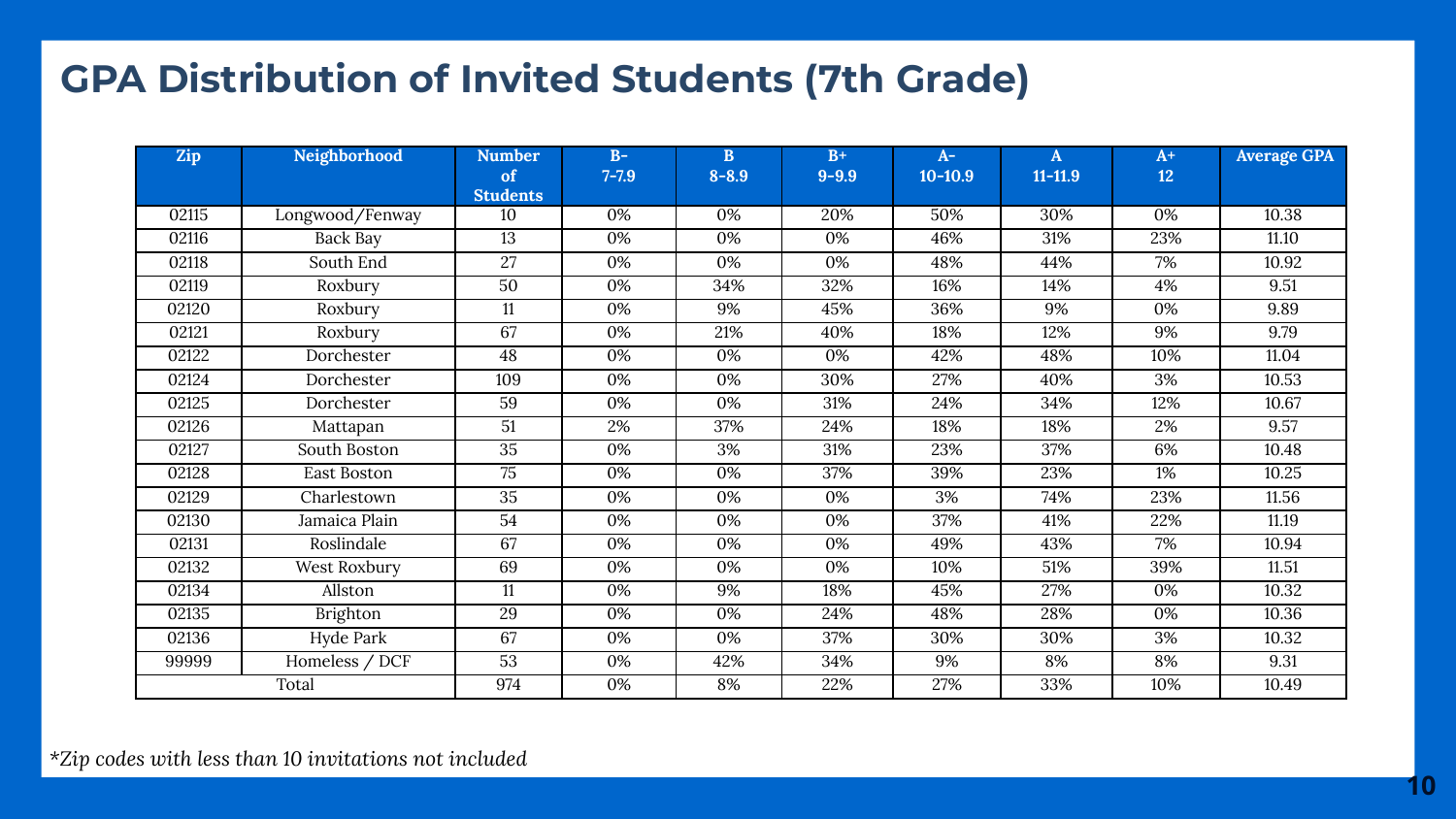#### **GPA Distribution of Invited Students (9th Grade)**

| <b>Zip</b> | Neighborhood   | N   | $B -$<br>$7 - 7.9$ | B<br>$8 - 8.9$ | $R+$<br>$9 - 9.9$ | $A-$<br>$10 - 10.9$ | A<br>$11 - 11.9$ | $A+$<br>12 | Average<br><b>GPA</b> |
|------------|----------------|-----|--------------------|----------------|-------------------|---------------------|------------------|------------|-----------------------|
| 02118      | South End      | 11  | 0%                 | 0%             | 27%               | 36%                 | 36%              | 0%         | 10.32                 |
| 02119      | Roxbury        | 20  | 0%                 | 0%             | 20%               | 45%                 | 35%              | 0%         | 10.43                 |
| 02121      | Roxbury        | 23  | 0%                 | 0%             | 39%               | 43%                 | 17%              | 0%         | 9.99                  |
| 02122      | Dorchester     | 20  | 0%                 | 0%             | 0%                | 40%                 | 60%              | 0%         | 10.93                 |
| 02124      | Dorchester     | 42  | 0%                 | 0%             | 24%               | 33%                 | 43%              | 0%         | 10.53                 |
| 02125      | Dorchester     | 20  | 0%                 | 0%             | 40%               | 40%                 | 20%              | 0%         | 10.16                 |
| 02126      | Mattapan       | 27  | 0%                 | 7%             | 30%               | 30%                 | 26%              | 7%         | 10.32                 |
| 02127      | South Boston   | 12  | 0%                 | 0%             | 25%               | 33%                 | 42%              | 0%         | 10.40                 |
| 02128      | East Boston    | 28  | 0%                 | 0%             | 25%               | 54%                 | 21%              | 0%         | 10.35                 |
| 02130      | Jamaica Plain  | 17  | 0%                 | 0%             | 24%               | 53%                 | 24%              | 0%         | 10.39                 |
| 02131      | Roslindale     | 18  | 0%                 | 0%             | 28%               | 50%                 | 17%              | 6%         | 10.41                 |
| 02132      | West Roxbury   | 12  | 0%                 | 25%            | 25%               | 17%                 | 33%              | 0%         | 9.92                  |
| 02135      | Brighton       | 10  | 0%                 | 0%             | 10%               | 60%                 | 30%              | 0%         | 10.45                 |
| 02136      | Hyde Park      | 24  | 0%                 | 0%             | 25%               | 46%                 | 29%              | 0%         | 10.36                 |
| 99999      | Homeless / DCF | 20  | 0%                 | 0%             | 60%               | 25%                 | 10%              | 5%         | 9.99                  |
|            | Total          | 340 | 0%                 | 3%             | 27%               | 41%                 | 28%              | 1%         | 10.30                 |

**11**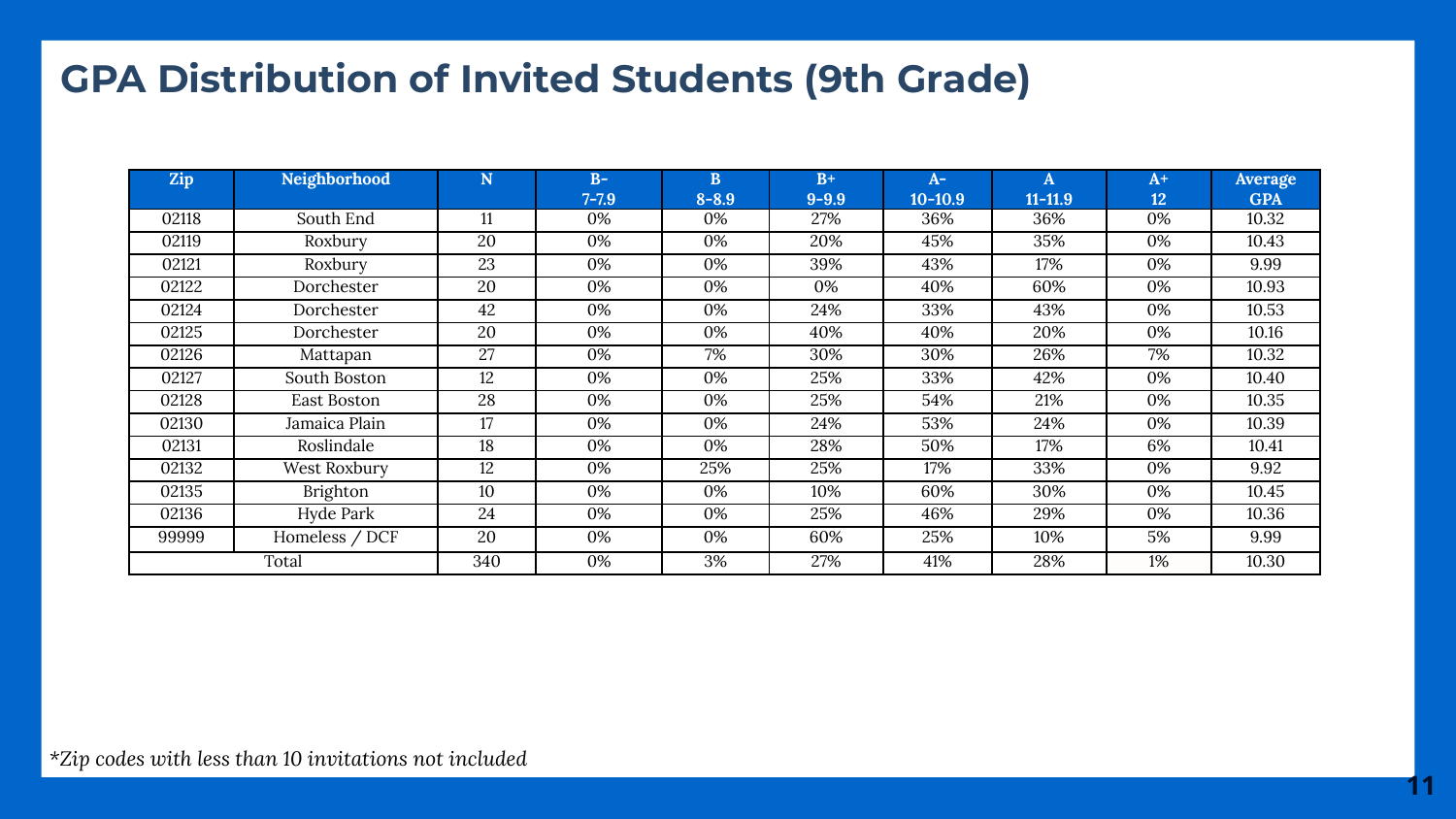#### **BPS Schools That Did Not Receive Invitations in SY21-22**

- For 7th Grade, there were 4 BPS schools who did not have any students receive an invitation, representing 13 applicants.
- For 9th grade, there were 2 BPS schools who did not have any students receive an invitation, representing 6 applicants.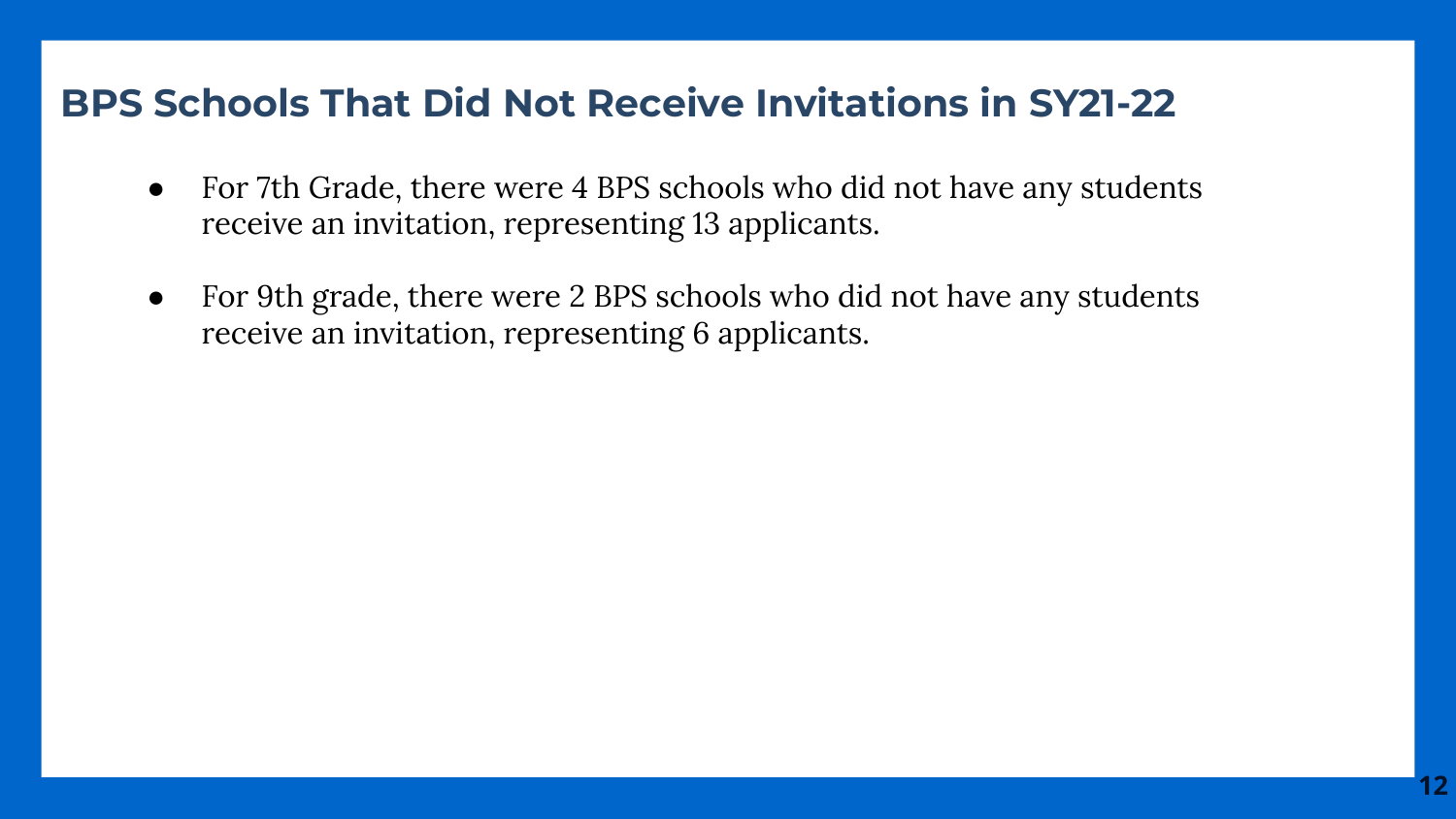#### **Parent (Home) Language Preference for Students Receiving Invitations**

| <b>Parent Language</b> |           | <b>SY20-21</b> | <b>SY21-22</b> |           |  |  |
|------------------------|-----------|----------------|----------------|-----------|--|--|
| Preference             | 7th grade | 9th grade      | 7th grade      | 9th grade |  |  |
| English                | 82%       | 70%            | 80%            | 66%       |  |  |
| Spanish                | 6%        | 14%            | 10%            | 22%       |  |  |
| Vietnamese             | 4%        | 5%             | 4%             | 4%        |  |  |
| Cantonese              | 3%        | 4%             | 2%             | 2%        |  |  |
| Mandarin               | 1%        | 1%             | 1%             | 0%        |  |  |
| Toishanese             | 1%        | 1%             | 0%             | 1%        |  |  |
| Portuguese             | 1%        | 1%             | 0%             | 1%        |  |  |
| Haitian                | 0%        | 0%             | 1%             | 1%        |  |  |
| Somali                 | 0%        | 1%             | 1%             | 0%        |  |  |
| Other*                 | 1%        | 2%             | 1%             | 3%        |  |  |

*\*Other includes Arabic, Cabo Verdean Creole, French, Haitian Creole, Russian*